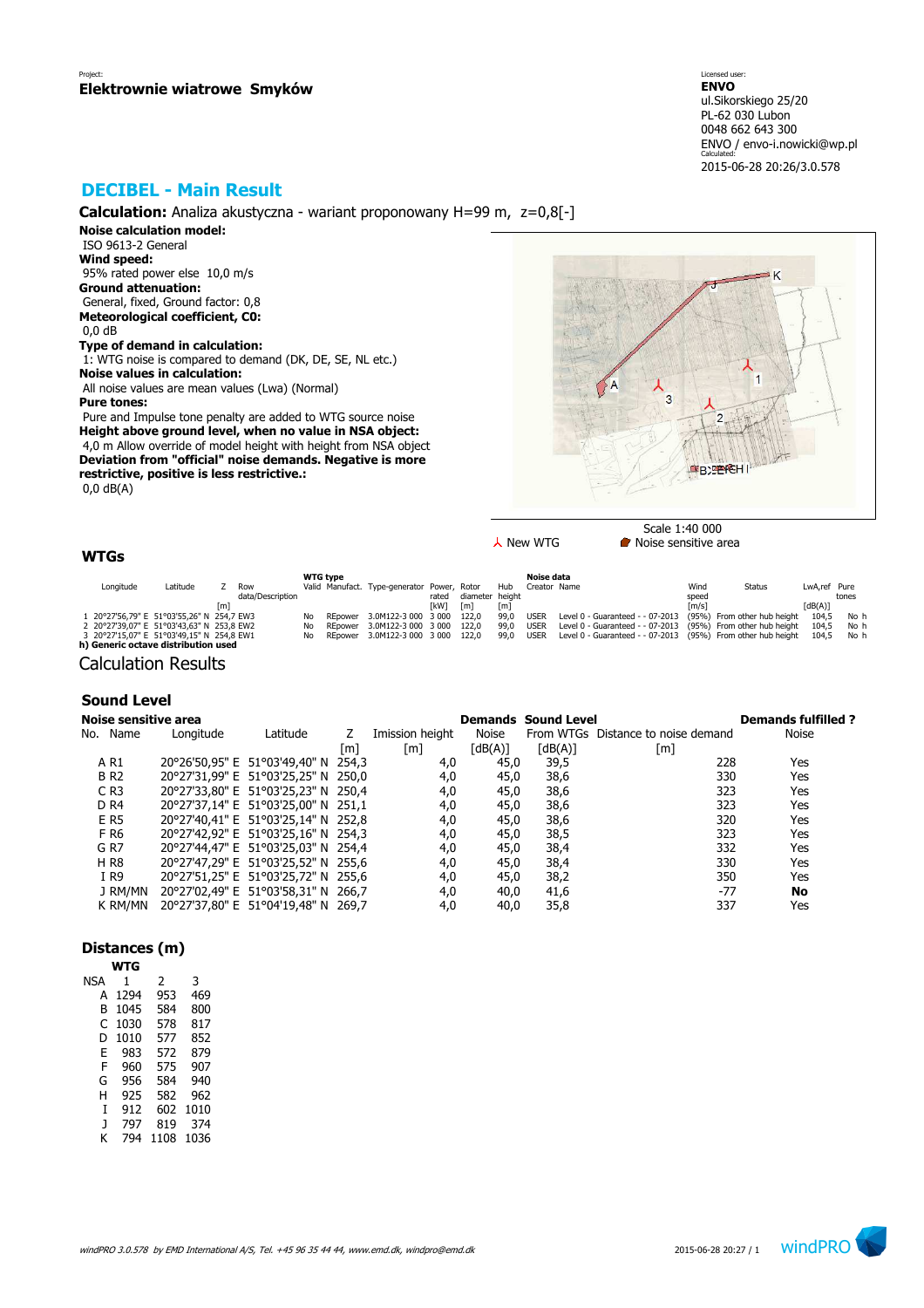## **DECIBEL - Detailed results**

**Calculation:** Analiza akustyczna - wariant proponowany H=99 m, z=0,8[-]**Noise calculation model:** ISO 9613-2 General 10,0 m/s **Assumptions** 

Calculated  $L(DW) = LWA$ , ref + K + Dc - (Adiv + Aatm + Agr + Abar + Amisc) - Cmet (when calculated with ground attenuation, then  $Dc = D$ omega)

| LWA,ref: | Sound pressure level at WTG                        |
|----------|----------------------------------------------------|
| К:       | Pure tone                                          |
| Dc:      | Directivity correction                             |
| Adiv:    | the attenuation due to geometrical divergence      |
| Aatm:    | the attenuation due to atmospheric absorption      |
| Agr:     | the attenuation due to ground effect               |
| Abar:    | the attenuation due to a barrier                   |
| Amisc:   | the attenuation due to miscellaneous other effects |
| Cmet:    | Meteorological correction                          |

### Calculation Results

#### **Noise sensitive area: A R1**

| <b>WTG</b> |         |                                                                                   | 95% rated power |                         |                  |                |            |         |      |      |         |
|------------|---------|-----------------------------------------------------------------------------------|-----------------|-------------------------|------------------|----------------|------------|---------|------|------|---------|
|            |         | No. Distance Sound distance Calculated LwA,ref Dc Adiv Aatm Agr Abar Amisc A Cmet |                 |                         |                  |                |            |         |      |      |         |
|            | [m]     | [m]                                                                               | [dB(A)]         | $[dB(A)]$ $[dB]$ $[dB]$ |                  | [dB] [dB] [dB] |            |         | [dB] | [dB] | [dB]    |
|            | 1 2 9 4 | 1 2 9 8                                                                           | 27.82           | 104.5 0.00 73.26        |                  |                | $\sim 100$ | $-0.00$ | 0.00 |      | $-0.00$ |
| 2          | 953     |                                                                                   | 958 31.19       |                         | 104.5 0.00 70.63 |                | $\sim 100$ | $-0.00$ | 0.00 |      | $-0.00$ |
| 3          | 469     |                                                                                   | 479 38.45       |                         | 104.5 0.00 64.61 |                | $\sim 100$ | $-0.00$ | 0.00 |      | $-0.00$ |

Sum 39,50

- Data undefined due to calculation with octave data

#### **Noise sensitive area: B R2**

| <b>WTG</b> |         |                                                                                   | 95% rated power |                         |                  |                          |            |                |      |           |
|------------|---------|-----------------------------------------------------------------------------------|-----------------|-------------------------|------------------|--------------------------|------------|----------------|------|-----------|
|            |         | No. Distance Sound distance Calculated LwA,ref Dc Adiv Aatm Agr Abar Amisc A Cmet |                 |                         |                  |                          |            |                |      |           |
|            | [m]     | [m]                                                                               | [dB(A)]         | $[dB(A)]$ $[dB]$ $[dB]$ |                  |                          |            | [dB] [dB] [dB] | [dB] | [dB] [dB] |
|            | 1 0 4 5 | 1 0 5 0                                                                           | 30,19           | 104.5 0.00 71.42        |                  |                          | $\sim 100$ | $-0.00$        | 0.00 | $-0.00$   |
| 2          | 584     |                                                                                   | 593 36,28       |                         | 104.5 0.00 66.46 | $\overline{\phantom{a}}$ |            | $-0.00$        | 0.00 | $-0.00$   |
| 3          | 808     |                                                                                   | 815 32.94       |                         | 104,5 0,00 69,22 |                          | $\sim 100$ | $-0.00$        | 0.00 | $-0.00$   |
|            |         |                                                                                   |                 |                         |                  |                          |            |                |      |           |

Sum 38,61

- Data undefined due to calculation with octave data

### **Noise sensitive area: C R3**

| <b>WTG</b> |         |                                                                                   | 95% rated power |                         |                  |                          |            |         |      |                          |         |
|------------|---------|-----------------------------------------------------------------------------------|-----------------|-------------------------|------------------|--------------------------|------------|---------|------|--------------------------|---------|
|            |         | No. Distance Sound distance Calculated LwA,ref Dc Adiv Aatm Agr Abar Amisc A Cmet |                 |                         |                  |                          |            |         |      |                          |         |
|            | [m]     | [m]                                                                               | [dB(A)]         | $[dB(A)]$ $[dB]$ $[dB]$ |                  | $[dB]$ $[dB]$ $[dB]$     |            |         | [dB] | [dB]                     | [dB]    |
|            | 1 0 3 0 |                                                                                   | 1 0 35 30, 35   |                         | 104.5 0.00 71.30 |                          | $\sim 100$ | $-0.00$ | 0.00 | $\overline{\phantom{a}}$ | 0.00    |
| 2          | 578     |                                                                                   | 586 36.39       |                         | 104,5 0,00 66,36 | $\overline{\phantom{a}}$ |            | $-0.00$ | 0.00 |                          | $-0.00$ |
| 3          | 824     |                                                                                   | 830 32.74       |                         | 104,5 0,00 69,38 |                          | $\sim 100$ | $-0.00$ | 0.00 |                          | $-0.00$ |

Sum 38,65

- Data undefined due to calculation with octave data

|            | Noise sensitive area: D R4 |                                                                              |                 |         |      |                  |                          |               |         |      |      |         |  |
|------------|----------------------------|------------------------------------------------------------------------------|-----------------|---------|------|------------------|--------------------------|---------------|---------|------|------|---------|--|
| <b>WTG</b> |                            |                                                                              | 95% rated power |         |      |                  |                          |               |         |      |      |         |  |
|            |                            | No. Distance Sound distance Calculated LwA,ref Dc Adiv Aatm Agr Abar Amisc A |                 |         |      |                  |                          |               |         |      |      | Cmet    |  |
|            | [m]                        | [m]                                                                          | [dB(A)]         | [dB(A)] | [dB] | [dB]             |                          | $[dB]$ $[dB]$ | [dB]    | [dB] | [dB] | [dB]    |  |
|            | 1 0 1 0                    | 1 0 1 4                                                                      | 30,57           |         |      | 104,5 0,00 71,12 |                          |               | $-0.00$ | 0.00 |      | $-0,00$ |  |
| 2          | 577                        | 585                                                                          | 36,42           |         |      | 104,5 0,00 66,34 | $\overline{\phantom{a}}$ |               | $-0.00$ | 0.00 |      | $-0,00$ |  |
| 3          | 861                        | 866                                                                          | 32,29           |         |      | 104,5 0,00 69,75 | $\sim$                   |               | $-0.00$ | 0.00 |      | $-0.00$ |  |
|            |                            |                                                                              |                 |         |      |                  |                          |               |         |      |      |         |  |

Sum 38,58

- Data undefined due to calculation with octave data

### **Noise sensitive area: E R5**

| WTG |     |                                                                                   | 95% rated power |                                                                                                                                                                                  |  |  |                                |         |
|-----|-----|-----------------------------------------------------------------------------------|-----------------|----------------------------------------------------------------------------------------------------------------------------------------------------------------------------------|--|--|--------------------------------|---------|
|     |     | No. Distance Sound distance Calculated LwA,ref Dc Adiv Aatm Agr Abar Amisc A Cmet |                 |                                                                                                                                                                                  |  |  |                                |         |
|     | [m] | l m I                                                                             |                 | $\lceil dB(A) \rceil$ $\lceil dB(A) \rceil$ $\lceil dB \rceil$ $\lceil dB \rceil$ $\lceil dB \rceil$ $\lceil dB \rceil$ $\lceil dB \rceil$ $\lceil dB \rceil$ $\lceil dB \rceil$ |  |  |                                |         |
|     | 983 |                                                                                   | 988 30.86       |                                                                                                                                                                                  |  |  | 104.5 0.00 70.90 - - 0.00 0.00 | $-0.00$ |

To be continued on next page...

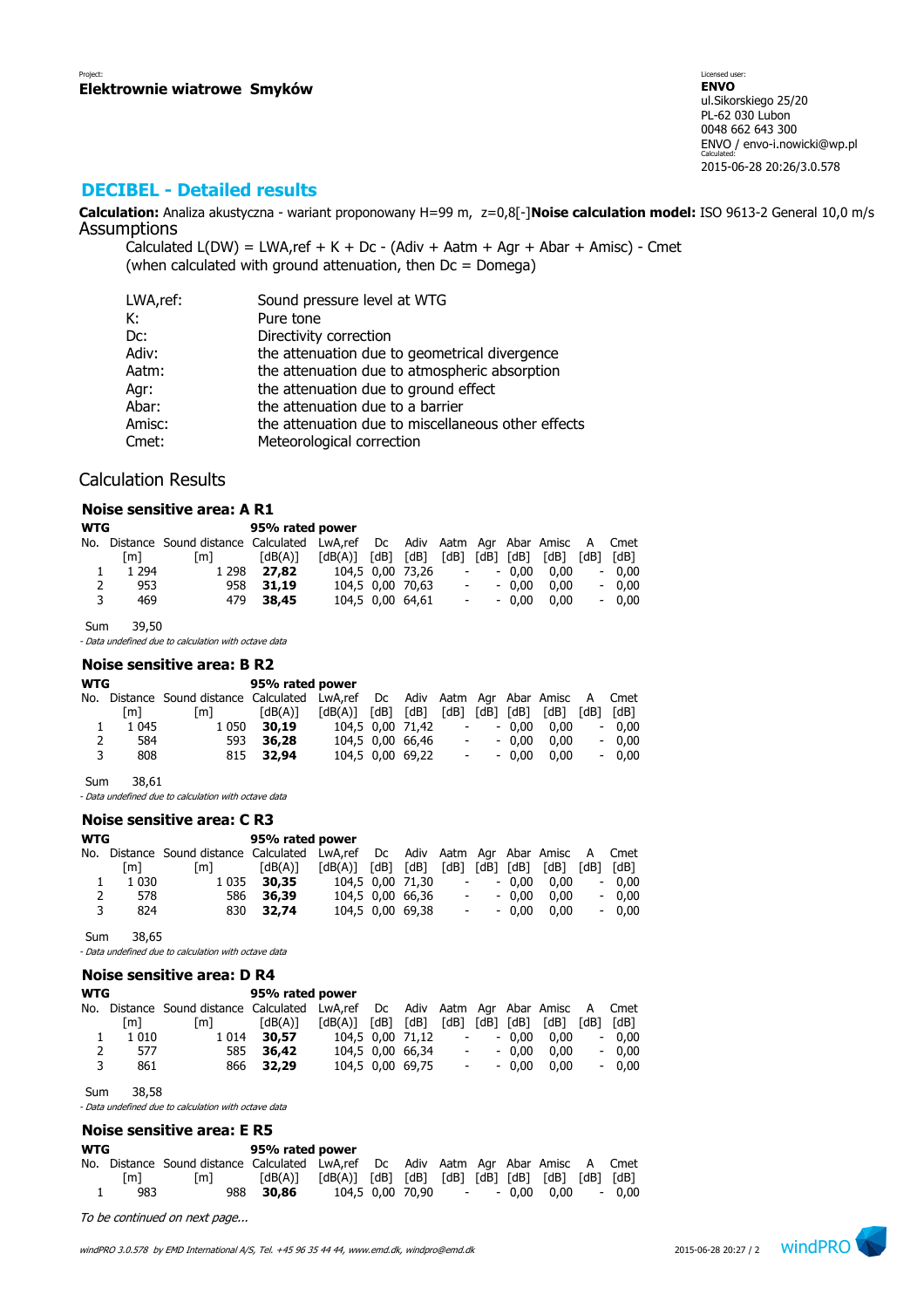# **DECIBEL - Detailed results**

**Calculation:** Analiza akustyczna - wariant proponowany H=99 m, z=0,8[-]**Noise calculation model:** ISO 9613-2 General 10,0 m/s ...continued from previous page

| <b>WTG</b> |     |                                                                                   | 95% rated power |                                                                                                                                                            |                  |                     |         |      |         |
|------------|-----|-----------------------------------------------------------------------------------|-----------------|------------------------------------------------------------------------------------------------------------------------------------------------------------|------------------|---------------------|---------|------|---------|
|            |     | No. Distance Sound distance Calculated LwA,ref Dc Adiv Aatm Agr Abar Amisc A Cmet |                 |                                                                                                                                                            |                  |                     |         |      |         |
|            | [m] | [m]                                                                               | [dB(A)]         | $\lceil dB(A) \rceil$ $\lceil dB \rceil$ $\lceil dB \rceil$ $\lceil dB \rceil$ $\lceil dB \rceil$ $\lceil dB \rceil$ $\lceil dB \rceil$ $\lceil dB \rceil$ |                  |                     |         |      |         |
| 2          | 572 | 580                                                                               | 36,50           |                                                                                                                                                            | 104,5 0,00 66,27 | $\sim 100$          | $-0.00$ | 0.00 | $-0.00$ |
| 3          | 891 |                                                                                   | 896 31.92       |                                                                                                                                                            | 104.5 0.00 70.04 | $\sigma_{\rm{max}}$ | $-0.00$ | 0.00 | $-0.00$ |

Sum 38,60

- Data undefined due to calculation with octave data

### **Noise sensitive area: F R6**

| WTG            |     |                                                                               | 95% rated power |                         |                  |                          |            |                |      |      |         |
|----------------|-----|-------------------------------------------------------------------------------|-----------------|-------------------------|------------------|--------------------------|------------|----------------|------|------|---------|
| No.            |     | Distance Sound distance Calculated LwA,ref Dc Adiv Aatm Agr Abar Amisc A Cmet |                 |                         |                  |                          |            |                |      |      |         |
|                | [m] | [m]                                                                           | [dB(A)]         | $[dB(A)]$ $[dB]$ $[dB]$ |                  |                          |            | [dB] [dB] [dB] | [dB] | [dB] | [dB]    |
| ı              | 968 |                                                                               | 973 31.03       |                         | 104.5 0.00 70.76 |                          | $\sim 100$ | $-0.00$        | 0.00 |      | $-0.00$ |
| $\overline{2}$ | 575 | 583                                                                           | 36,45           |                         | 104,5 0,00 66,31 | $\overline{\phantom{a}}$ |            | $-0.00$        | 0.00 |      | $-0.00$ |
| 3              | 918 |                                                                               | 923 31,60       |                         | 104,5 0,00 70,30 | $ \,$                    |            | $-0.00$        | 0.00 |      | $-0.00$ |
|                |     |                                                                               |                 |                         |                  |                          |            |                |      |      |         |

Sum 38,53

- Data undefined due to calculation with octave data

#### **Noise sensitive area: G R7**

| <b>WTG</b> |     |                                                                                   | 95% rated power |                         |                  |                          |         |      |                          |         |
|------------|-----|-----------------------------------------------------------------------------------|-----------------|-------------------------|------------------|--------------------------|---------|------|--------------------------|---------|
|            |     | No. Distance Sound distance Calculated LwA,ref Dc Adiv Aatm Agr Abar Amisc A Cmet |                 |                         |                  |                          |         |      |                          |         |
|            | [m] | [m]                                                                               | [dB(A)]         | $[dB(A)]$ $[dB]$ $[dB]$ |                  | [dB] [dB] [dB]           |         | [dB] | [dB]                     | [dB]    |
|            | 964 | 969                                                                               | 31.07           |                         | 104.5 0.00 70.72 | $\overline{\phantom{a}}$ | $-0.00$ | 0.00 | $\sim$                   | 0.00    |
| 2          | 584 | 592                                                                               | 36,29           |                         | 104.5 0.00 66.44 | $\sim$                   | $-0.00$ | 0.00 |                          | $-0.00$ |
| 3          | 940 |                                                                                   | 944 31.35       |                         | 104.5 0.00 70.50 | $\overline{\phantom{a}}$ | $-0.00$ | 0.00 | $\overline{\phantom{a}}$ | 0.00    |

Sum 38,39

- Data undefined due to calculation with octave data

### **Noise sensitive area: H R8**

| WTG |     | 95% rated power                                                                   |           |                   |  |                  |            |         |                                    |         |
|-----|-----|-----------------------------------------------------------------------------------|-----------|-------------------|--|------------------|------------|---------|------------------------------------|---------|
|     |     | No. Distance Sound-distance Calculated LwA,ref Dc Adiv Aatm Agr Abar Amisc A Cmet |           |                   |  |                  |            |         |                                    |         |
|     | [m] | fm1                                                                               | [dB(A)]   | [dB(A)] [dB] [dB] |  |                  |            |         | $[dB]$ $[dB]$ $[dB]$ $[dB]$ $[dB]$ | [dB]    |
|     | 937 |                                                                                   | 942 31.38 |                   |  | 104.5 0.00 70.48 | $\sim 100$ | $-0.00$ | 0.00                               | $-0.00$ |
| 2   | 582 |                                                                                   | 589 36,33 | 104,5 0,00 66,41  |  |                  | $\sim 100$ | $-0.00$ | 0.00                               | $-0.00$ |
| 3   | 962 |                                                                                   | 967 31.09 |                   |  | 104,5 0,00 70,71 | $\sim 100$ | $-0.00$ | 0.00                               | $-0,00$ |

Sum 38,43

- Data undefined due to calculation with octave data

#### **Noise sensitive area: I R9**

| WTG |         | 95% rated power                                                               |              |                         |  |                  |      |            |           |      |      |         |
|-----|---------|-------------------------------------------------------------------------------|--------------|-------------------------|--|------------------|------|------------|-----------|------|------|---------|
| No. |         | Distance Sound distance Calculated LwA,ref Dc Adiv Aatm Agr Abar Amisc A Cmet |              |                         |  |                  |      |            |           |      |      |         |
|     | [m]     | $\lceil m \rceil$                                                             | [dB(A)]      | $[dB(A)]$ $[dB]$ $[dB]$ |  |                  | [dB] |            | [dB] [dB] | [dB] | [dB] | [dB]    |
|     | 919     |                                                                               | 924 31.59    |                         |  | 104.5 0.00 70.31 |      | $\sim 100$ | $-0.00$   | 0.00 |      | $-0.00$ |
| 2   | 602     |                                                                               | 609 35,99    |                         |  | 104,5 0,00 66,70 |      | $\sim 100$ | $-0.00$   | 0.00 |      | $-0.00$ |
| 3   | 1 0 1 0 |                                                                               | 1 0 14 30.57 |                         |  | 104,5 0,00 71,12 |      | $\sim 100$ | $-0.00$   | 0.00 |      | $-0.00$ |
|     |         |                                                                               |              |                         |  |                  |      |            |           |      |      |         |

Sum 38,17

- Data undefined due to calculation with octave data

### **Noise sensitive area: J RM/MN**

| <b>WTG</b> |         | 95% rated power                                                               |           |                         |  |                  |  |            |         |                             |      |         |
|------------|---------|-------------------------------------------------------------------------------|-----------|-------------------------|--|------------------|--|------------|---------|-----------------------------|------|---------|
| No.        |         | Distance Sound distance Calculated LwA,ref Dc Adiv Aatm Agr Abar Amisc A Cmet |           |                         |  |                  |  |            |         |                             |      |         |
|            | [m]     | [m]                                                                           | [dB(A)]   | $[dB(A)]$ $[dB]$ $[dB]$ |  |                  |  |            |         | $[dB]$ $[dB]$ $[dB]$ $[dB]$ | [dB] | [dB]    |
|            | 1 0 6 1 | 1 0 6 5                                                                       | 30,03     |                         |  | 104.5 0.00 71.54 |  | $\sim 100$ | $-0.00$ | 0.00                        |      | $-0.00$ |
|            | 844     | 849                                                                           | 32.51     |                         |  | 104.5 0.00 69.57 |  | $\sim 100$ | $-0.00$ | 0.00                        |      | $-0.00$ |
| २          | 374     |                                                                               | 385 40.63 |                         |  | 104,5 0,00 62,70 |  | $\sim 100$ | $-0.00$ | 0.00                        |      | $-0.00$ |

Sum 41,57

- Data undefined due to calculation with octave data

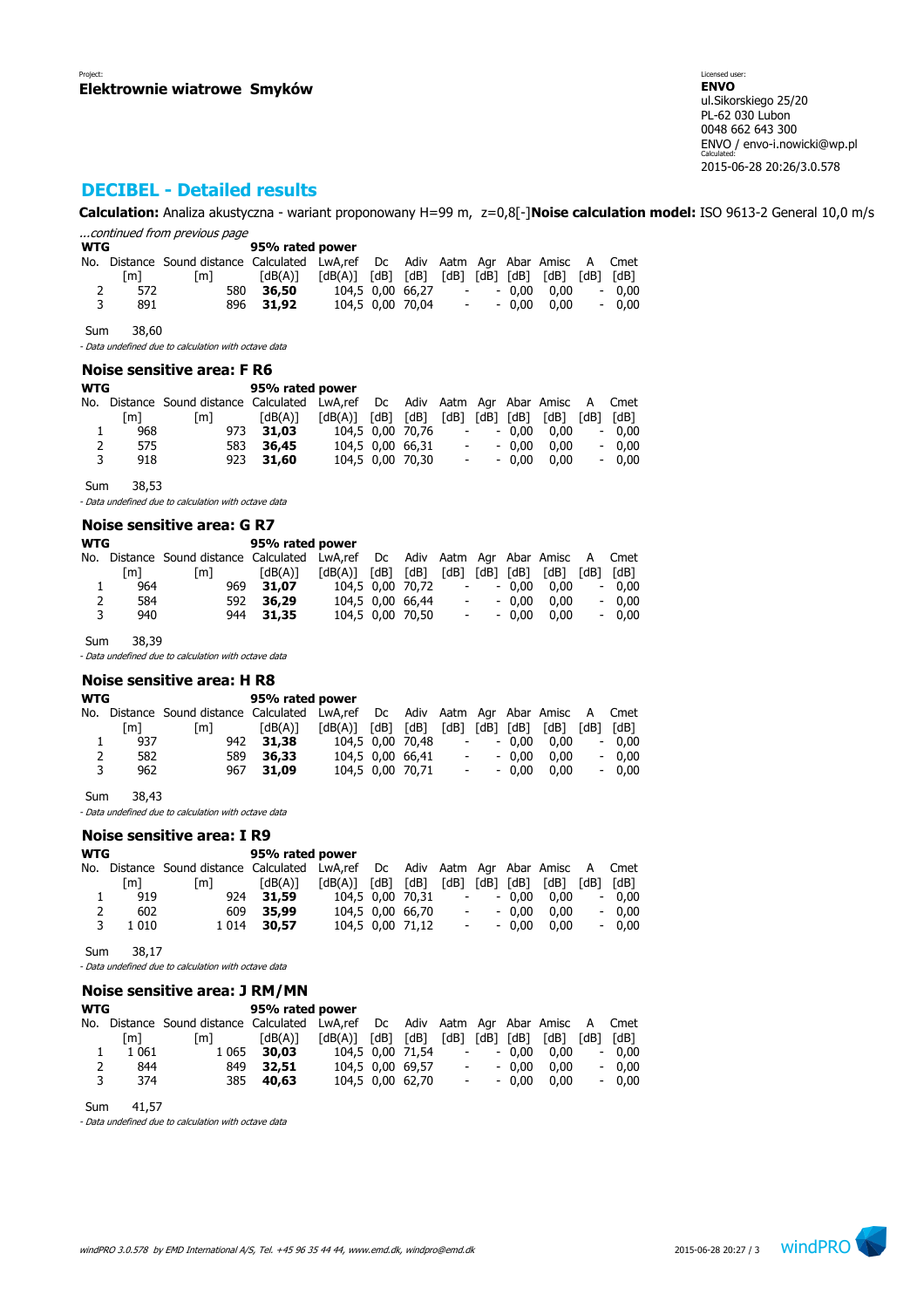# **DECIBEL - Detailed results**

**Calculation:** Analiza akustyczna - wariant proponowany H=99 m, z=0,8[-]**Noise calculation model:** ISO 9613-2 General 10,0 m/s **Noise sensitive area: K RM/MN**

| <b>WTG</b> |         | 95% rated power                                                                   |                       |                         |  |                  |                          |            |                |      |      |         |
|------------|---------|-----------------------------------------------------------------------------------|-----------------------|-------------------------|--|------------------|--------------------------|------------|----------------|------|------|---------|
|            |         | No. Distance Sound distance Calculated LwA,ref Dc Adiv Aatm Agr Abar Amisc A Cmet |                       |                         |  |                  |                          |            |                |      |      |         |
|            | [m]     | [m]                                                                               | $\lceil dB(A) \rceil$ | $[dB(A)]$ $[dB]$ $[dB]$ |  |                  |                          |            | [dB] [dB] [dB] | [dB] | [dB] | [dB]    |
|            | 835     | 838                                                                               | 32,64                 | 104,5 0,00 69,46        |  |                  | $\overline{\phantom{a}}$ |            | - 0.00         | 0.00 |      | $-0,00$ |
| 2          | 1 1 0 8 | 1 1 1 0                                                                           | 29,57                 |                         |  | 104,5 0,00 71,91 |                          | $\sim 100$ | $-0.00$        | 0.00 |      | $-0,00$ |
| 3          | 1 0 3 6 | 1 0 3 9                                                                           | 30,31                 |                         |  | 104,5 0,00 71,33 |                          | $\sim 100$ | $-0.00$        | 0.00 |      | $-0,00$ |
|            |         |                                                                                   |                       |                         |  |                  |                          |            |                |      |      |         |

Sum 35,82

- Data undefined due to calculation with octave data

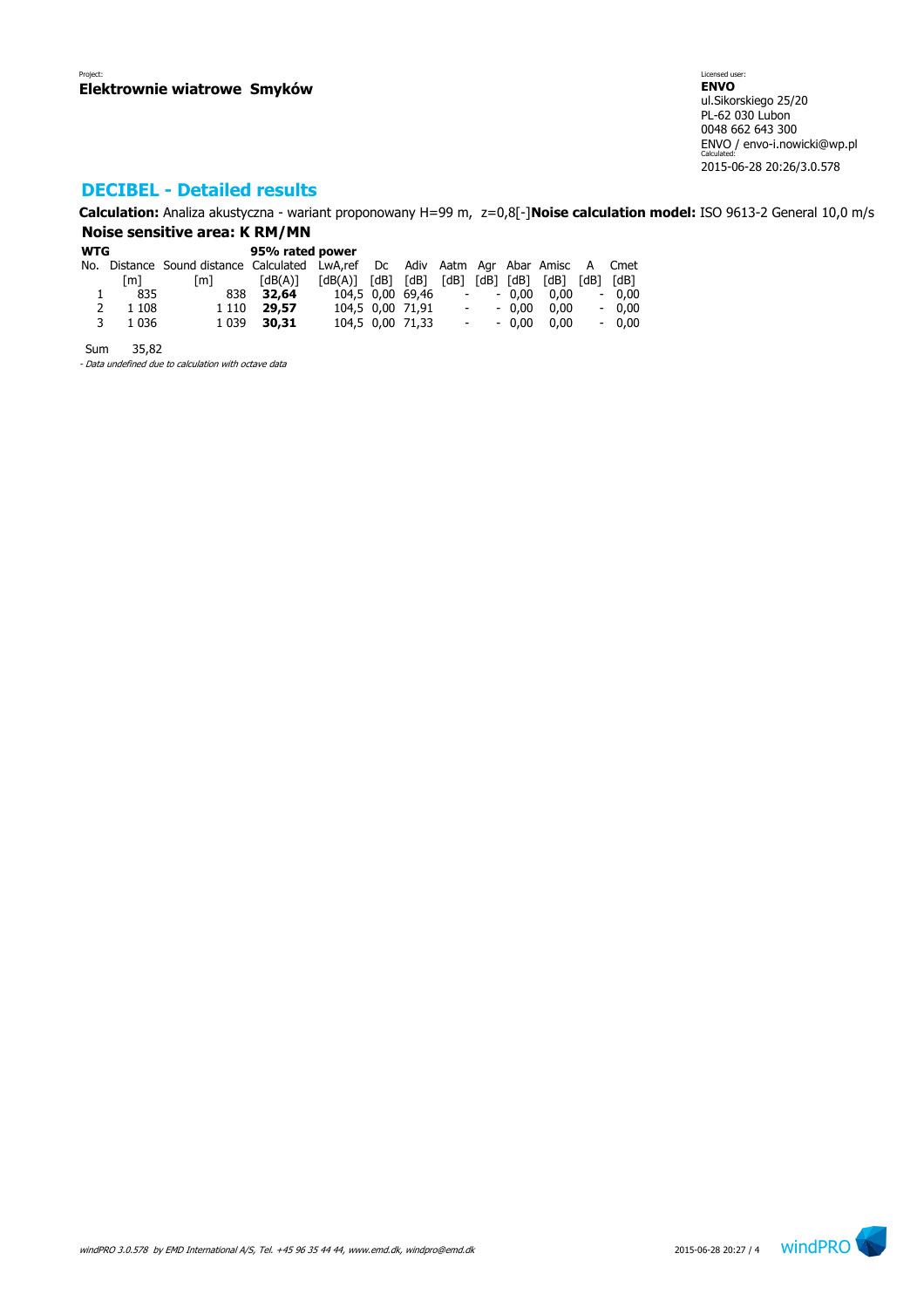### **DECIBEL - Assumptions for noise calculation**

**Calculation:** Analiza akustyczna - wariant proponowany H=99 m, z=0,8[-]**Noise calculation model:** ISO 9613-2 General 10,0 m/s **Noise calculation model:** ISO 9613-2 General **Wind speed:** 95% rated power else 10,0 m/s **Ground attenuation:** General, fixed, Ground factor: 0,8 **Meteorological coefficient, C0:** 0,0 dB **Type of demand in calculation:** 1: WTG noise is compared to demand (DK, DE, SE, NL etc.) **Noise values in calculation:** All noise values are mean values (Lwa) (Normal) **Pure tones:** Pure and Impulse tone penalty are added to WTG source noise **Height above ground level, when no value in NSA object:** 4,0 m Allow override of model height with height from NSA object **Deviation from "official" noise demands. Negative is more restrictive, positive is less restrictive.:** 0,0 dB(A) **Octave data required** Air absorption 63 125 250 500 1 000 2 000 4 000 8 000 [db/km] [db/km] [db/km] [db/km] [db/km] [db/km] [db/km] [db/km] 0,1 0,4 1,0 1,9 3,7 9,7 32,8 117,0 **WTG:** REpower 3.0M122 3000 122.0 !O! **Noise:** Level 0 - Guaranteed - - 07-2013 Source Source/Date Creator Edited Manufacturer 2013-07-10 USER 2013-12-23 10:16 Based on document SD-3.5-WT.PC-00-A-C-EN. **Octave data** Status Hub height Wind speed LwA,ref Pure tones 63 125 250 500 1000 2000 4000 8000 [m] [m/s] [dB(A)] [dB] [dB] [dB] [dB] [dB] [dB] [dB] [dB] From other hub height 99,0 95% rated power 104,5 No Generic data 86,1 93,1 96,5 99,1 98,9 96,0 91,2 81,7 **NSA:** R1-A **Predefined calculation standard: Imission height(a.g.l.):** Use standard value from calculation model **Noise demand:** 45,0 dB(A) **No distance demand NSA:** R2-B **Predefined calculation standard:** 

**Imission height(a.g.l.):** Use standard value from calculation model

**Noise demand:** 45,0 dB(A) **No distance demand**

**NSA:** R3-C **Predefined calculation standard: Imission height(a.g.l.):** Use standard value from calculation model

**Noise demand:** 45,0 dB(A) **No distance demand**

**NSA:** R4-D **Predefined calculation standard: Imission height(a.g.l.):** Use standard value from calculation model

**Noise demand:** 45,0 dB(A) **No distance demand**